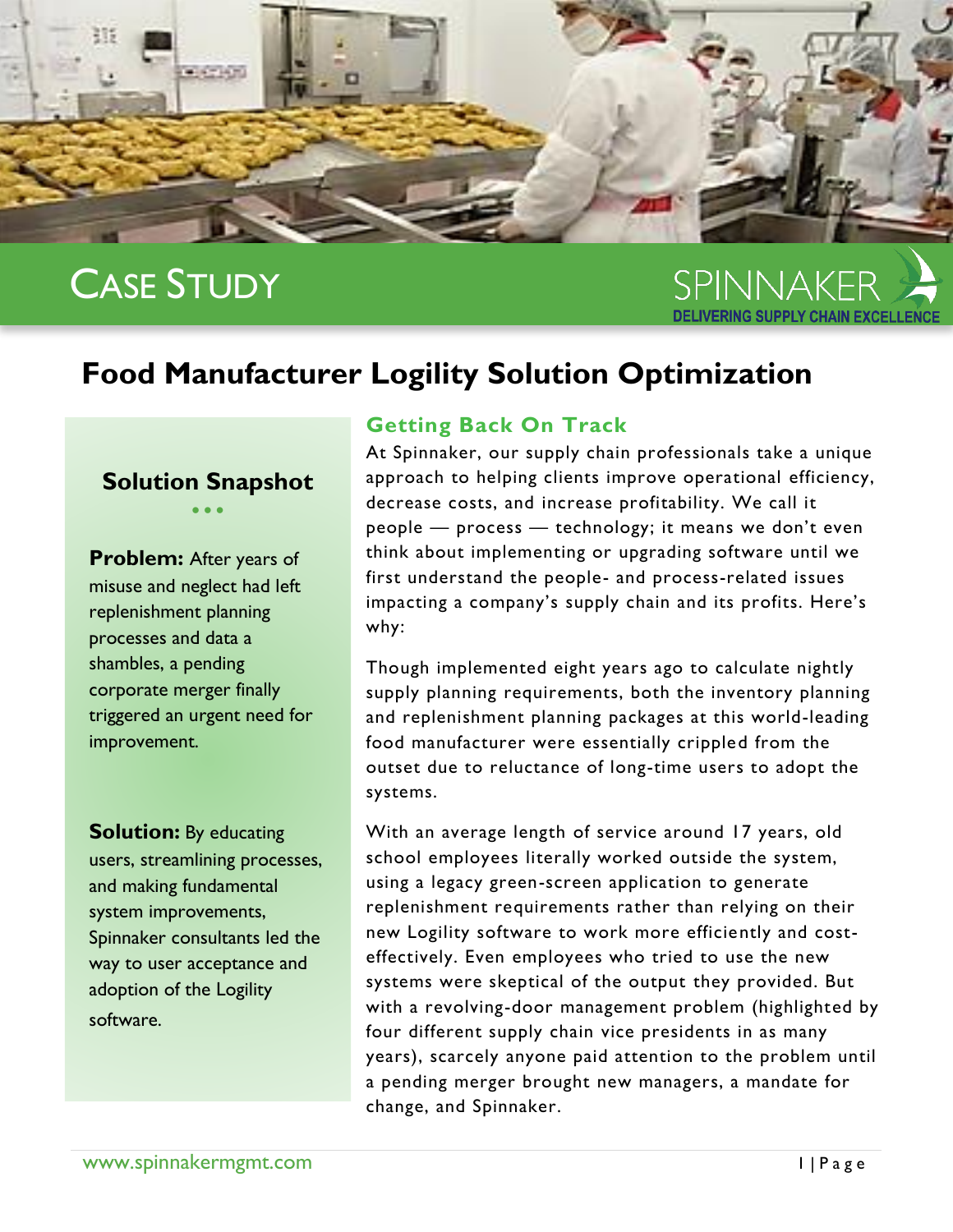## **People…**

Armed with a firm appreciation of both the company "political landscape" and the user frustration level, the first step for Spinnaker consultants was to develop a plan to establish faith in the Logility planning systems and instill confidence among end users — to properly use their systems. "None of this was a technology issue, and it wasn't a Logility problem,"

Spinnaker preliminary system analysis and user interviews revealed that data fed into the Inventory Planning software was suspect. Of course, this meant that corresponding systemgenerated replenishment requirements were flawed. Not only had garbage in/garbage out degraded operational results, it had also eroded team confidence in the tools.

As Spinnaker consultants set to work addressing the data quality issue, another "people problem" revealed itself in the form of excessive item-level system overrides. Senior planners offered up a range of reasons for using overrides, but the feedback was inconsistent, and demonstrated a lack of understanding about core capabilities of the systems, since configuration changes could've eliminated the need for overrides in the first place.

Further analysis revealed a number of system customizations as well yet — not surprisingly — a lack of clarity among users as to why modifications were made in the first place. It was this revelation that exposed an ongoing practice of system training based merely on "oral tradition."

One-on-one training can be quite effective in some settings, but relying on mental recall and verbal retelling to support a complex planning system can be disastrous, especially in a mismanaged environment. In this case, planners viewed their highly configurable tool as a mysterious black box.

To overcome these multiple issues, Spinnaker professionals developed a plan to identify and train a core team of super users who would be responsible first for managing the systems and then training future users.

## **Process…**

Once super users were trained in the fundamentals of system operation and management, Spinnaker team members next engaged them in roundtable discussions about possible process improvements that could be made, based on the users' newfound insight into the long-idle capabilities of their software and their hands-on knowledge of day-to-day operations.

For example, when Spinnaker consultants first a rrived at the client site, there were more than 15,000 SKUs maintained within Inventory Planning. Once demand and supply planners within the company gained a more detailed understanding of their planning systems,